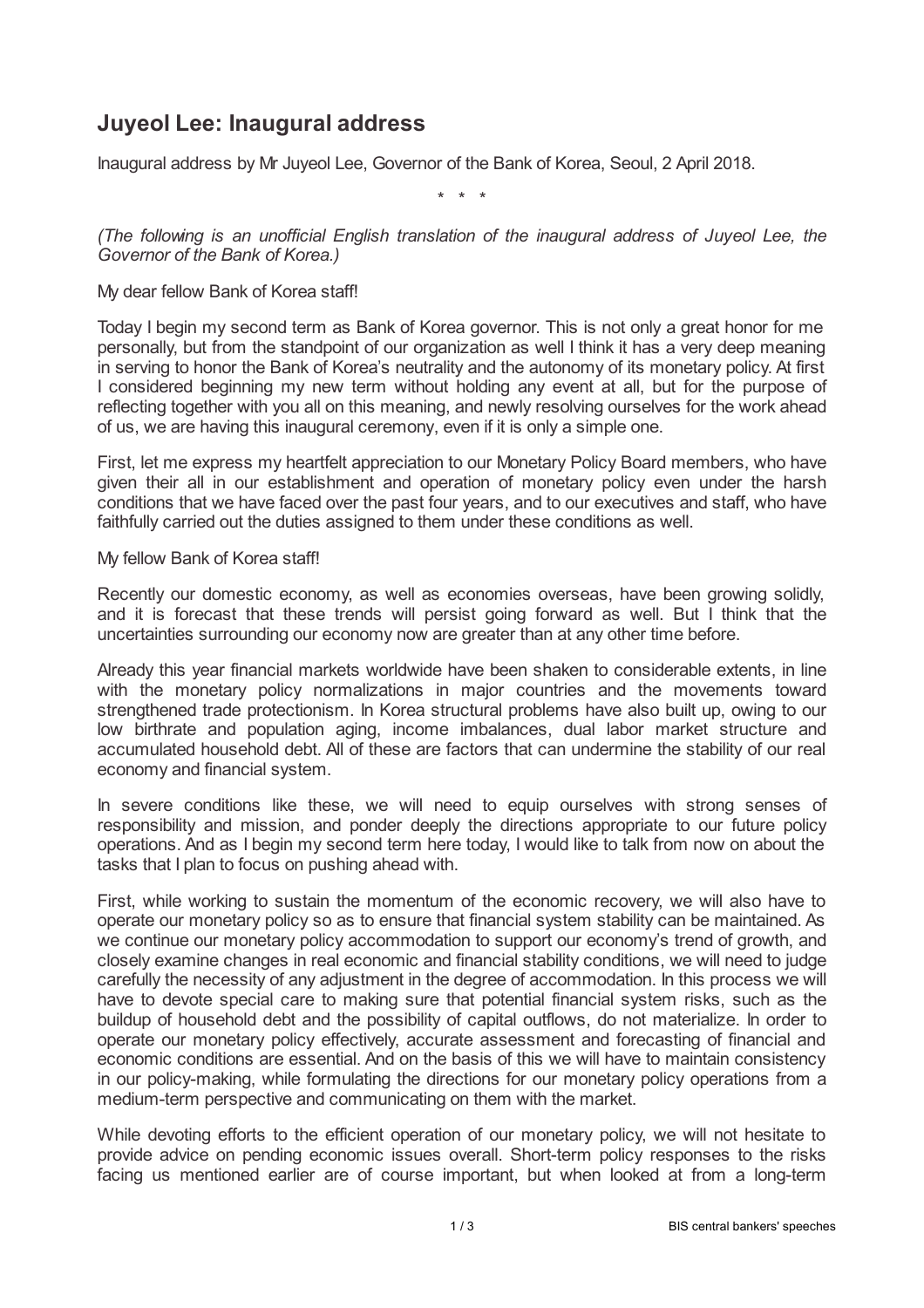perspective I believe that the work of resolving the structural vulnerabilities in our economy is a task that cannot be delayed any longer. Through in-depth research we will have to precisely diagnose the urgent economic issues before us, seek viable responses to them, and consistently propose these to the policy authorities.

To enhance our monetary policy's effectiveness we will need to reconsider our policy framework and instruments. Taking into account the changes in the relationship between growth and prices, as well as the importance of the central bank's role in financial stability, we will have to deliberate deeply on measures to facilitate efficient operation of our inflation targeting system. Since there is a possibility that, together with the drop in our potential growth rate, the scope for our Base Rate operations will become narrower than previously, it will be necessary from a medium- to longterm perspective to also devise measures for securing our policy capacity.

We will have to respond actively to the changes in our financial environment due to the developments of fintech and new technologies such as Blockchain. Technological innovation these days is so rapid and complex that it is difficult to compare it with past cases. These changes do bring to us new opportunities and convenience, but they can also lead to unanticipated risks and also threaten our financial system's stability. We will have to strengthen our research on the impacts that digital innovation is having on the real and financial economies, while at the same time also participating actively in the international discussions in this regard.

#### Fellow members of the Bank of Korea!

In starting my first term four years ago I immediately launched the 「Management Improvement T/F」, which promoted the heightening of our work efficiency. Since then we have continued our efforts to raise our staff's sense of accomplishment and strengthen the capacity of our organization as a whole, but it is true that there are still inadequacies in our management practices that will have to be improved upon going forward. If we say that in operating our organization over the past four years we have put 'stability' first, then during the next four years we will place our focus on 'change and innovation.' To this end we will reassess, from the present day's perspective, the various systems and practices related to internal management at our Bank, and build upon the parts of our heritage that are worth preserving while proactively seeking to change practices that are either obsolete or in need of improvement.

To speak a little more concretely here, we will have to aggressively clear away any inefficiencies in our work process, and heighten our productivity. Precious time and resources should not be wasted in unnecessary processes or practices. Through the delegating of authority to lower levels of staff, the simplification of our reporting process, and the minimization of task overlaps across departments, we will strive to enhance the efficiency of our work process and decisionmaking system. I think that this is also important in order that staff be able to strike a 'balance between work and life.'

And if we want these efforts to bear the intended fruit, then smooth communication between high and low level staff members, between colleagues, and between departments is essential. Together with this, through personnel management based on objective criteria for assessing performance and ability, we will ensure the reinvigoration of our organization.

## My fellow Bank of Korea staff!

In circumstances where domestic and overseas economic conditions are severe like this, I think that the public expectations for the central bank are higher than at any other time. And in order for the Bank of Korea to be able to satisfy these public expectations, all staff will need to gather themselves, with new determination, and strive to fulfill their individual responsibilities. In connection with this, I think that at this point in time it is crucial to have an open attitude of willingness to listen to healthy criticisms or opinions from outside. I always stress that we must be ever vigilant against the possibility of delays in our development as a result of homogeneous